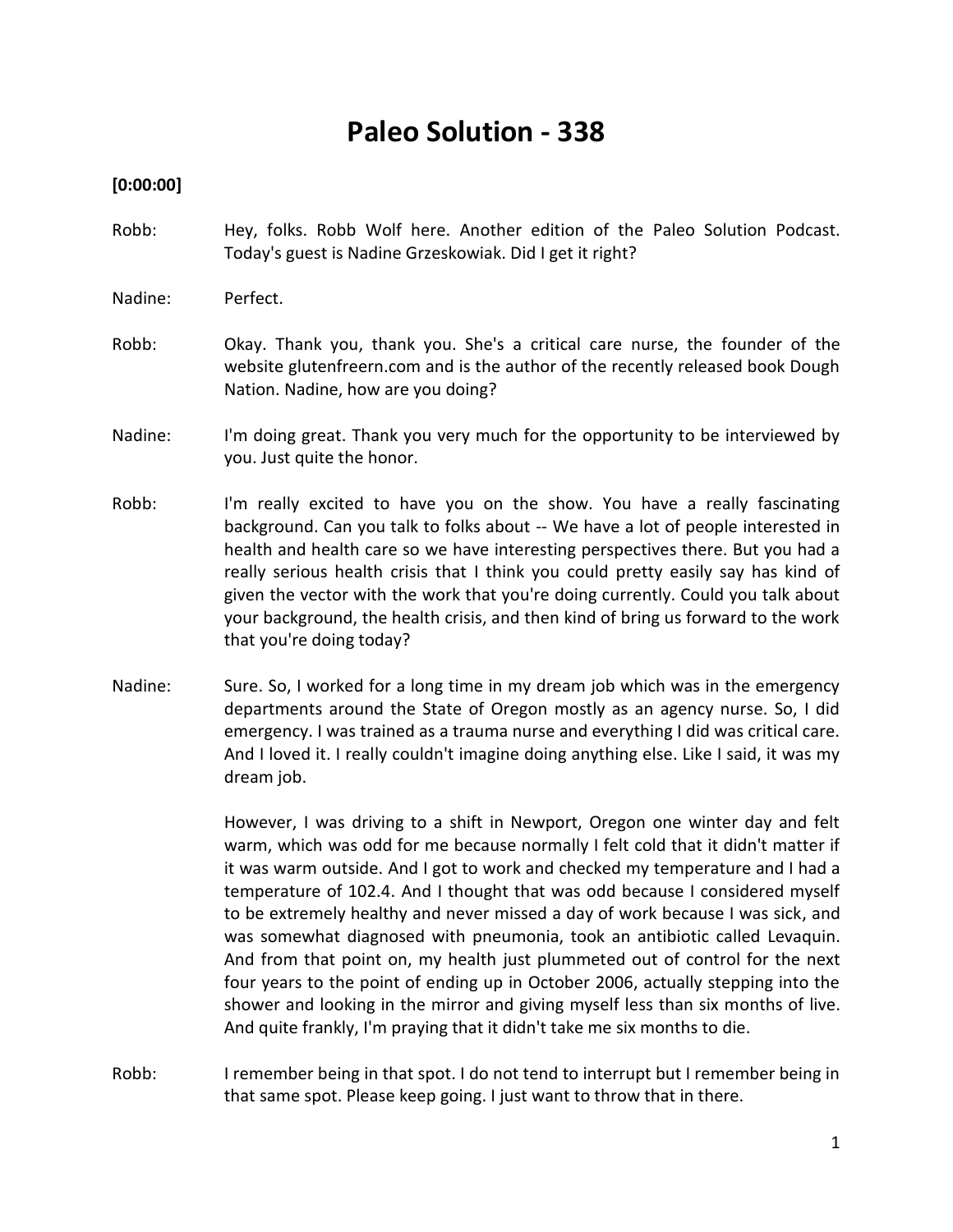Nadine: Yeah, it's not a very pleasant spot to be in. But I'm an emergency nurse and I just thought, "Well, fine." Again, I just hoped it doesn't take me six months and I'm just going to keep working because I am polish and that's what we do. But my daughter was ten. So, I went to see one more doctor like a dermatologist because I had had this eczema, contact dermatitis, dyshidrotic eczema my entire life and it just kept getting worse and worse and worse and nothing I did would make it go away. It's extremely painful.

> And I went in and I told nurse Helen at that point what was going on with me, pretty much head to toe. My hair was falling out. My eyes were bugging out of my head. I had fluid in my lungs all the time. My arms and legs were intermittently numb. I look like I was three to nine months pregnant. I had 4-plus pitting edema and all my lymph nodes were swollen. On top of other things like night sweats and whatnot. Plus on top of that, the rash.

> So, nurse Helen left the room and Dr. Haberman came in and she said, "Well, I know what's wrong with you. I've never diagnosed it before. It's really rare. But you have dermatitis herpetiformis and celiac disease. And I said that's really funny because I've been a nurse for 14 years and I have no idea what you just said. And she's like, "You have to eat or you can't eat any wheat, barley, rye or oats anymore." And I said that's really funny because that's all I eat for breakfast, lunch and dinner.

> And then depending on how my shift went, when I go to my apartment, I might have a beer or two. And she said, "Well, you can't do that anymore." And I said okay. So, I did a blood test and skin biopsy, went home and I told my family I have a really rare disease and I can't eat. There is nothing that is going to make -- So, that was my perception at that time. And I did what I could on a gluten free diet, from what I understood at that time, this was ten years ago.

> And I called in to the doctor's office and I said, "Hey, what are my test results?" And they said, "Well, your skin biopsy is negative, your blood test is negative, you have a rash because you scratch your skin and it has nothing to do with your diet." But my kids had already noticed the change. And that actually quite did make me feel like I had made everything up and, of course, I was causing the rash by scratching my skin. But my kids noticed I was better. So, I stayed in the gluten free diet.

## **[0:05:00]**

And within four months, I was so much better. I started my first business which is RN On Call. And then my second business, the Gluten Free RN, started because I was so horrified by what I found out about gluten intolerance and celiac disease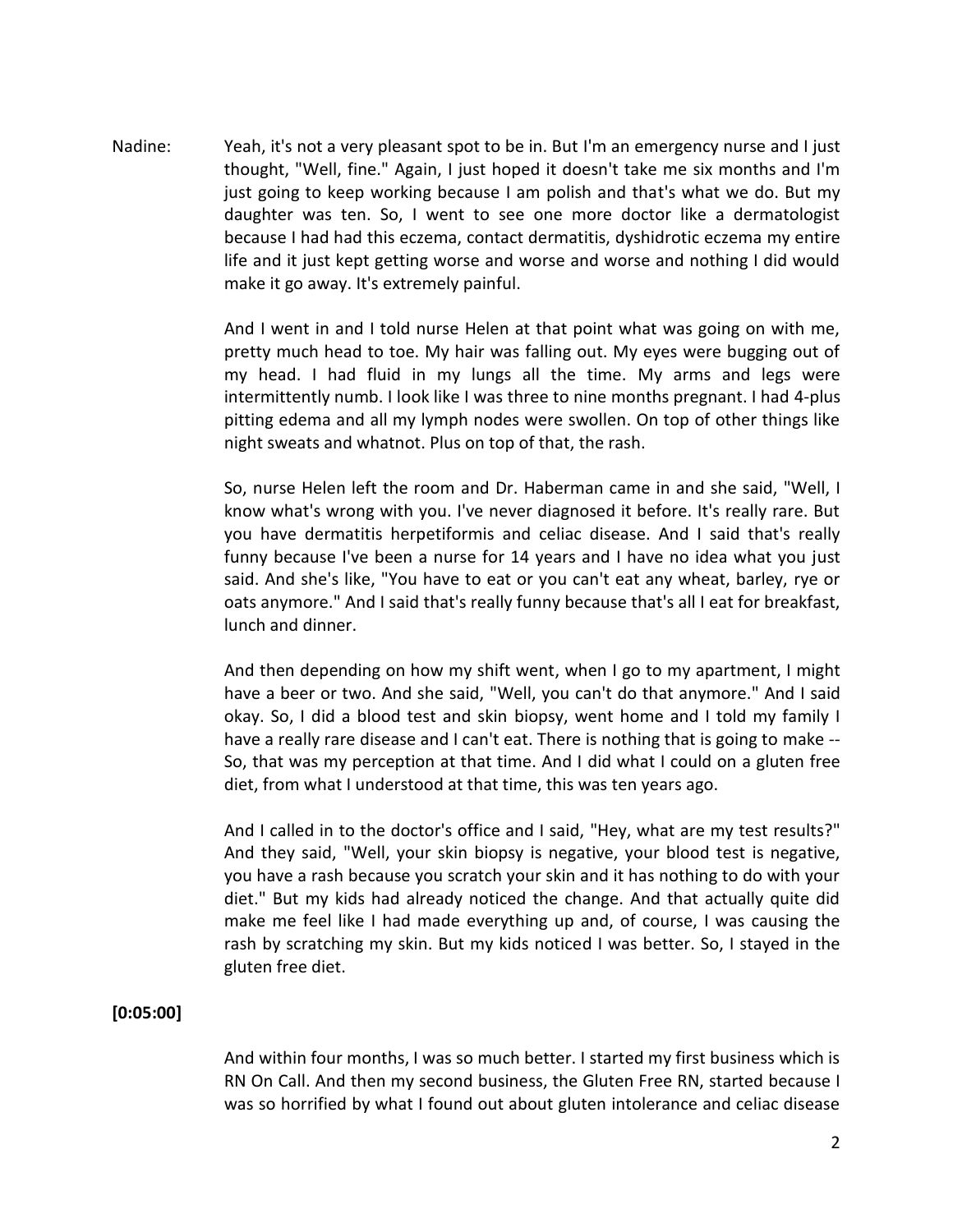that I started the Gluten Free RN almost immediately. And with the idea that I was going to educate my healthcare provider friends, the ones that had missed me for all those years.

- Robb: And you couldn't have picked a more open medical group of people towards learning about this, could you?
- Nadine: Shockingly, they weren't interested in learning. I actually quite quickly took my show on the road and started doing lectures all over the country and in my community, started small, just going to even the Farmers Market. I would put up a trifold thing and hand drawn stuff and everything. It was very simple in the beginning but I had started talking to people.
- Robb: Right, right. It's interesting. I had my own health crisis where I had malabsorption so bad that I weighed about 130 pounds, hair was falling out, nails splitting. I was eating a vegan diet at that time. There were other confounders. I was trying to do a graduate program in Seattle, trying to burn the candle at both ends, I never saw the sunlight. But my mom had been sick for years, became very, very sick at this time and developed rheumatoid arthritis, or what was diagnosed as rheumatoid arthritis and lupus.

But her rheumatologist suspected celiac disease and also collateral intolerances to dairy and a number of legumes. And so we said you should probably not eat grains, legumes and dairy. And when she told me that, I was like, that's kind of whacky. What the heck would you eat if you don't eat that stuff? And that was the whole thing that got me onto this kind of Paleo diet shtick.

Where did you? I want to know, nutritionally, just on your own kind of journey, where did you go as far as figuring this stuff out? Even to the degree of the dining out. That's a whole other kettle of fish. And when people who are not super gluten sensitive, when they hear the back binge you have to do to just go out and order meal and not have to cause you to feel terrible for several days, it's kind of shocking. How did you go through that process and what do you do today?

Nadine: Well, there was nobody like me to talk to at that point. Everything was online and a lot of the information I got was from GIG or Gluten Intolerance Group of North America and a couple of other large groups, started to go to conferences and whatnot. But a lot of the things that I learned were self taught and then also trial and error. Because I started up on this standard gluten free diet, which is replacing all of your gluten containing products with gluten free products and quickly realized that that was not potentially the best way to go nutrition wise.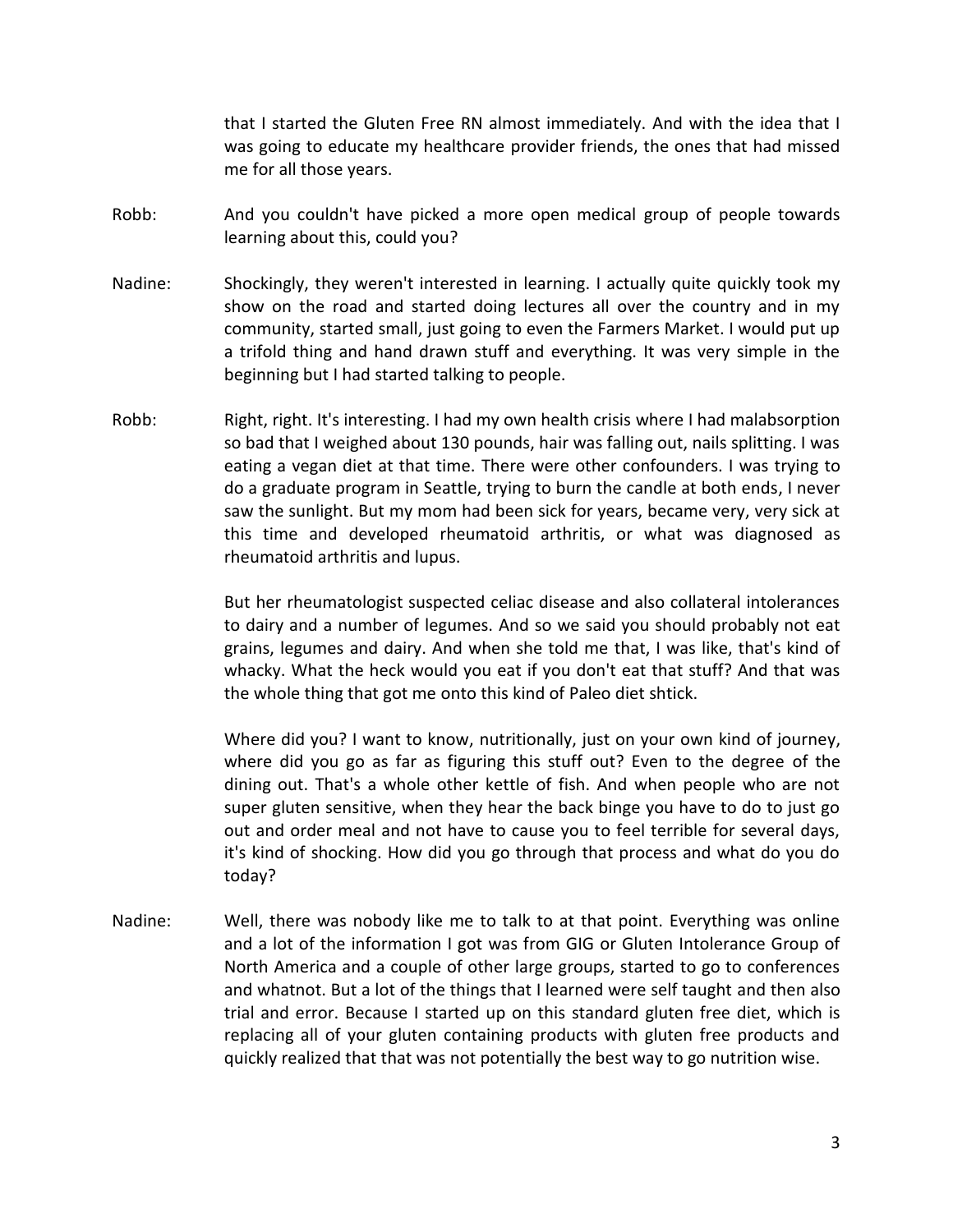And then also still had sinus issues a year and a half into it. At that point I decided to go dairy free very quickly, went soy free, took out a couple more things. And eating at a restaurant is very tricky, by the way, as you know. We happen to have a couple of restaurants locally where other like a boyfriend or someone that owns the restaurant will actually be celiac themselves so they're very celiac aware. But the other restaurants are like, oh, no, no, no, this is big thing. So, it comes down from corporate that they have to have a gluten free menu. But they don't do any education for staff or keep a tab on anything. So, they really don't know what a truly gluten free safe meals mean as far as crosscontamination and every other way that you can get gluten into food.

- Robb: Right, right.
- Nadine: Yeah. We had a Thai restaurant in town. Katie's parents opened up 100% glutenfree restaurant so that we can eat there. Traveling, taking pre-packaged foods or fruits and vegetables was a good idea. And then after running marathons and thinking that I was completely better getting rid of what I thought was my autoimmune issues -- I had seven autoimmune issues, by the way.

#### **[0:10:00]**

I went in and I got my blood drawn thinking that everything was going to be pristine and it wasn't. As a matter of fact, my ANA was still positive, which is the antinuclear antibody, so that I still had autoimmune issues which, of course, didn't make me happy. At that point, Cain and Tammy Credicott, we have been talking about celiac disease for a number of years. We have traveled at the same conferences and whatnot. They suggested I got on a Paleo diet.

At that point, because I was so irritated that my labs were so, so bad that I went on a Paleo diet for a year. And within that year everything shifted. My vitamins started to get absorbed. I wasn't anemic anymore. And my ANA went from positive to negative. So, at that point, I didn't have any autoimmune diseases anymore.

Robb: Amazing. So, what have you done as far as taking that information and then incorporating that into your website, your writing and whatnot? It's still kind of crazy because every other day it seems like there's a news piece that says gluten intolerance is all in your head. It's funny, I had a Mike Ruscio on the show and, I think, to date, there have been six really well done gluten intolerance tests like randomized control trials, blinding and all that.

> Five of them have shown a clear connection with what we would call gluten intolerance or suggestive of gluten intolerance. One of them was unclear so the weight is very heavy on this side that there is something there just on the gluten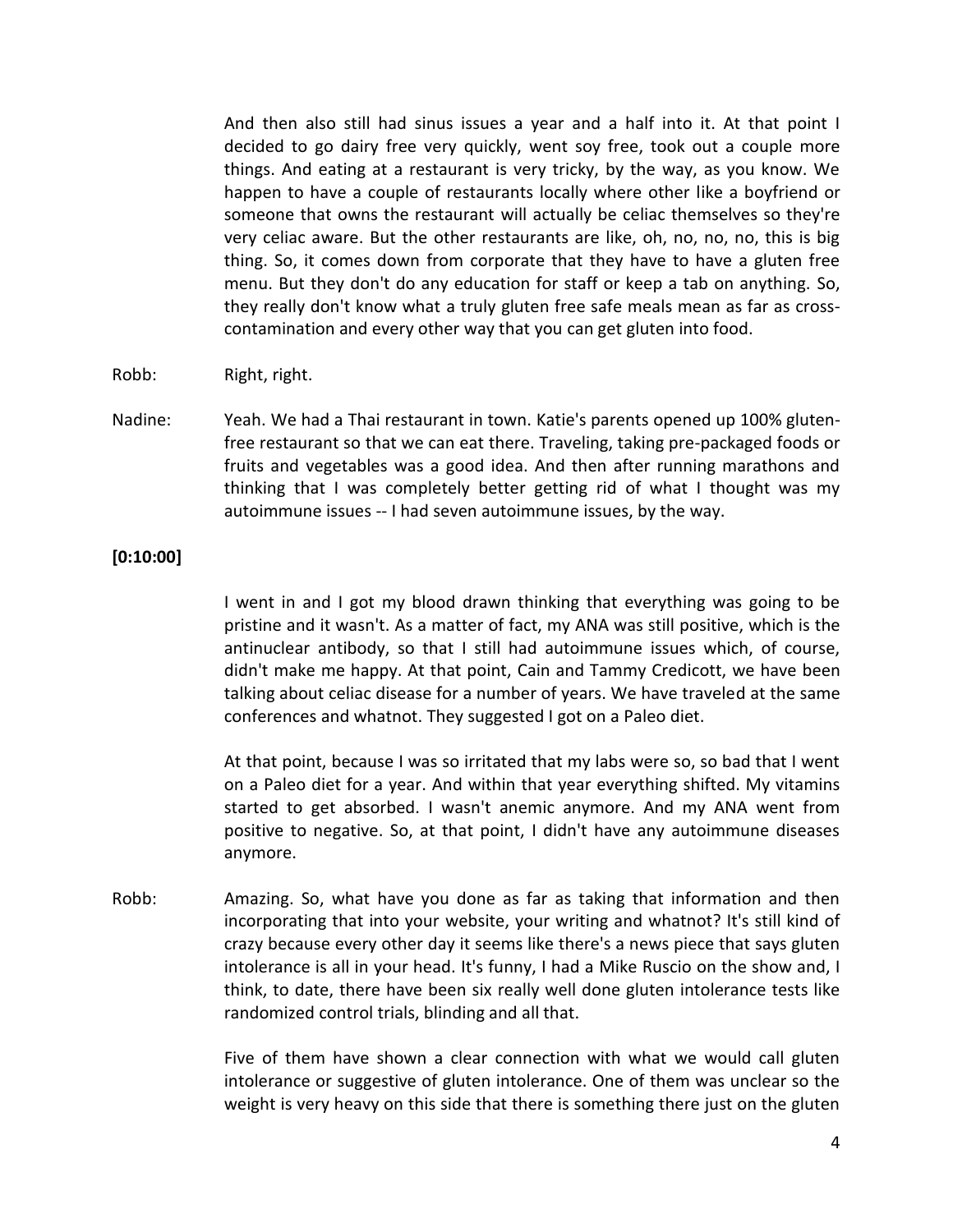sensitivity side to say nothing of celiac. But this is just a hell of a problem to educate people about. You're talking about some of the tastiest foods that we have in the food system, one.

So, people really want to eat it. And when we start talking about interfacing with the medical community, every single sub-discipline could probably go away if we got people eating something like a Paleo type diet. Like all these sub-disciplines are just the genetic and epigenetic interactions of basically having mismatched food like from gastroenterology to cardiology, dermatology. I mean, you're really throwing a huge kettle of fish on folks. How have you been working on that talking to both the lay populous and then also health care providers?

Nadine: Sometimes, it's harder to get through to the medical providers. They honest to god, they really just don't want to believe it, that it is only a diet change that people do get better. They just think that it can't be that simple. But the reality is that all of the studies are in their medical journals and if they would just read them it would make my job a lot easier and your job too.

> But gluten sensitivity and celiac disease are, I think, that there's still a fair amount of gray idea. Even though celiac disease is defined as you must carry DQ2, DQ8 and have documented villous atrophy, I see people quite frequently that don't carry DQ2 and/or DQ8 and they still have villous atrophy. Significantly, it's like Marsh 4. So we really need to reevaluate what celiac disease is especially since there are 39 other genes that are associated with celiac disease.

> So, I think, over the next couple of years, we're going to really see a lot of interesting things come out and a lot of backlash about what gluten intolerance and what celiac disease are. And actually, it makes significant change because it's a political issue. It's a social issue. It's a financial issue. There are so many different components of this that it's going to be a huge cultural shift.

> It will happen. It is happening. And people are feeling hopeful again. Once you tell them you can change your diet and you will feel better, which they do, for the most part. There's still some other things that we tend to have to go back and treat the diet just a little bit, maybe address some low FODMAPs issues or something else after a year. But if people are truly on a Paleo diet or at the very least a gluten free dairy free diet for a year then we have something to work off of so that they can continue to get better. But if they continue on the same SAD, the Standard American Diet, really honestly, they don't getter.

Robb: Right, right. That was definitely the case with my mom. I was able to keep her gluten free but she could not put down the dairy and we know pretty clearly that there's some serious cross reactivity there. And so my mom got a little better but not a ton better.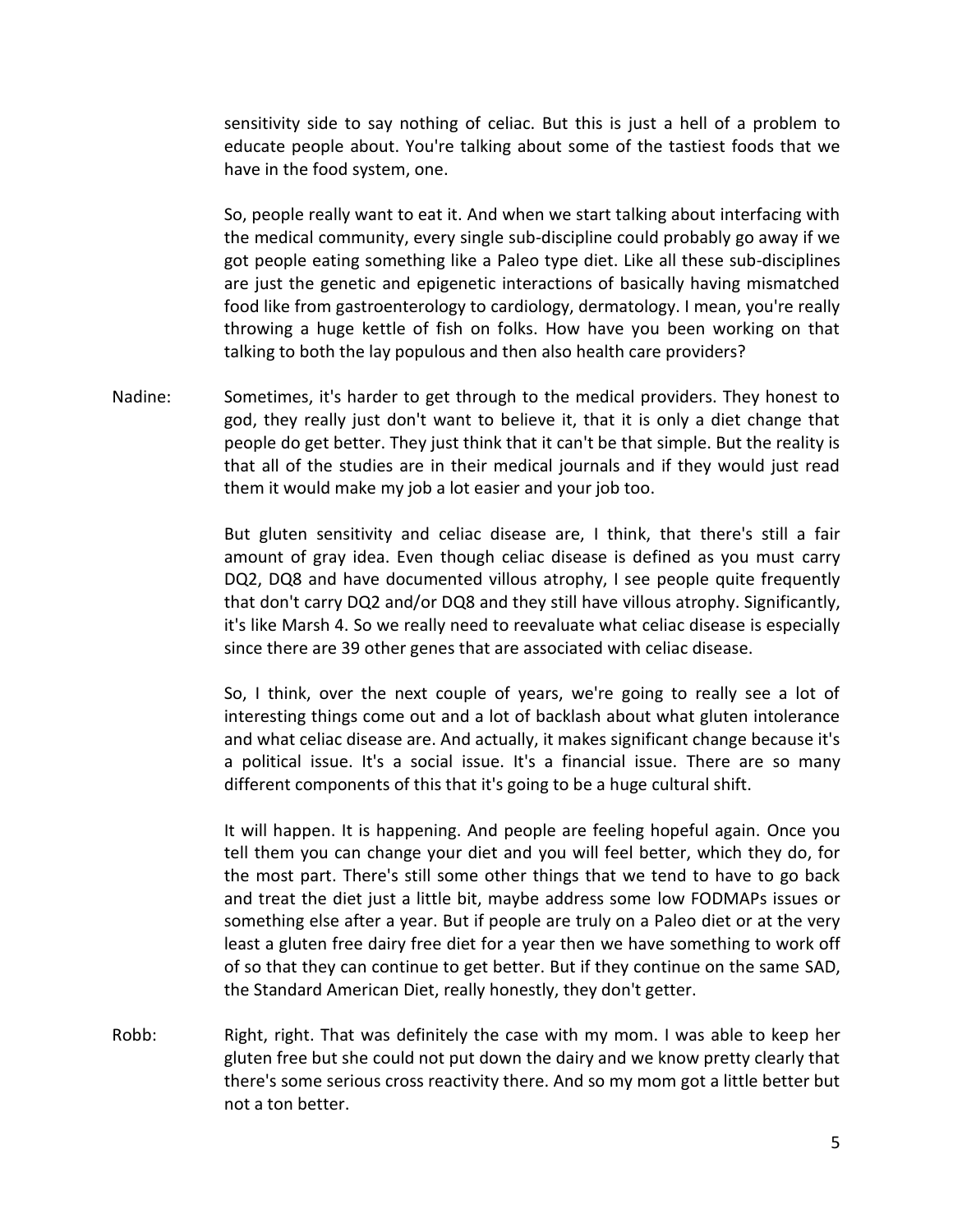# **[0:15:13]**

- Nadine: It is hard to get people to change because those molecules in that food are addictive. And so you will literally have to break that addiction component for people to start to feel better and go, "Hey, that's not really food." But up until that point, even sugar or some of the other addictive components are very difficult to give up because people believe that they need them because on some level they do.
- Robb: Right. There are some folks out in the interwebs that very flippantly -- So, there's some indication that some gut microbiota shifts may be at play here and may precipitate or predispose people towards either celiac or non-celiac gluten sensitivity. There's some reports of people addressing some gut issues and then being able to better tolerate gluten. I applaud those folks.

I have done everything I can possibly imagine to do and I don't even knowingly consume any gluten. I just get cross reactivity from trying to eat out occasionally. And what would you say to the folks that are just kind of dismissing this stuff that there's some sort of an easy fix to this? That still means that we get to consume day in and day out.

Nadine: I would say that if you read any of the research and every time researchers are using the term neurotoxin or toxin when they're talking about gluten, I would say assume that your gluten is toxin or neurotoxic which means it causes damage to your nerves, and it never a good idea to eat those things. So, not for anybody. And that's what people need to understand. That gluten is potentially dangerous to absolutely everyone.

> So, anytime somebody says, "Well, I can take a pill and it will take care of the symptoms," or whatnot, what I've discovered over years of researching this and looking at it is that there is no pill. There'll never be a pill. People won't be able to eat gluten. And even if there was a pill, you would still have to be 100% on gluten free diet 100% of the time. And so, why are they spending all this time and energy and money trying to come up with a pill when the reality is that you just can't eat it? Nobody should be eating it because it is a toxic substance to the body.

> And I understand that there might be some arguments about that. Like you've been eating it for a long time. But I'm happy to have those arguments with people because the reality is that it's just gotten more toxic. There's DNA components to the grains that are--

Robb: Quite different than what they were 50 years ago, yeah.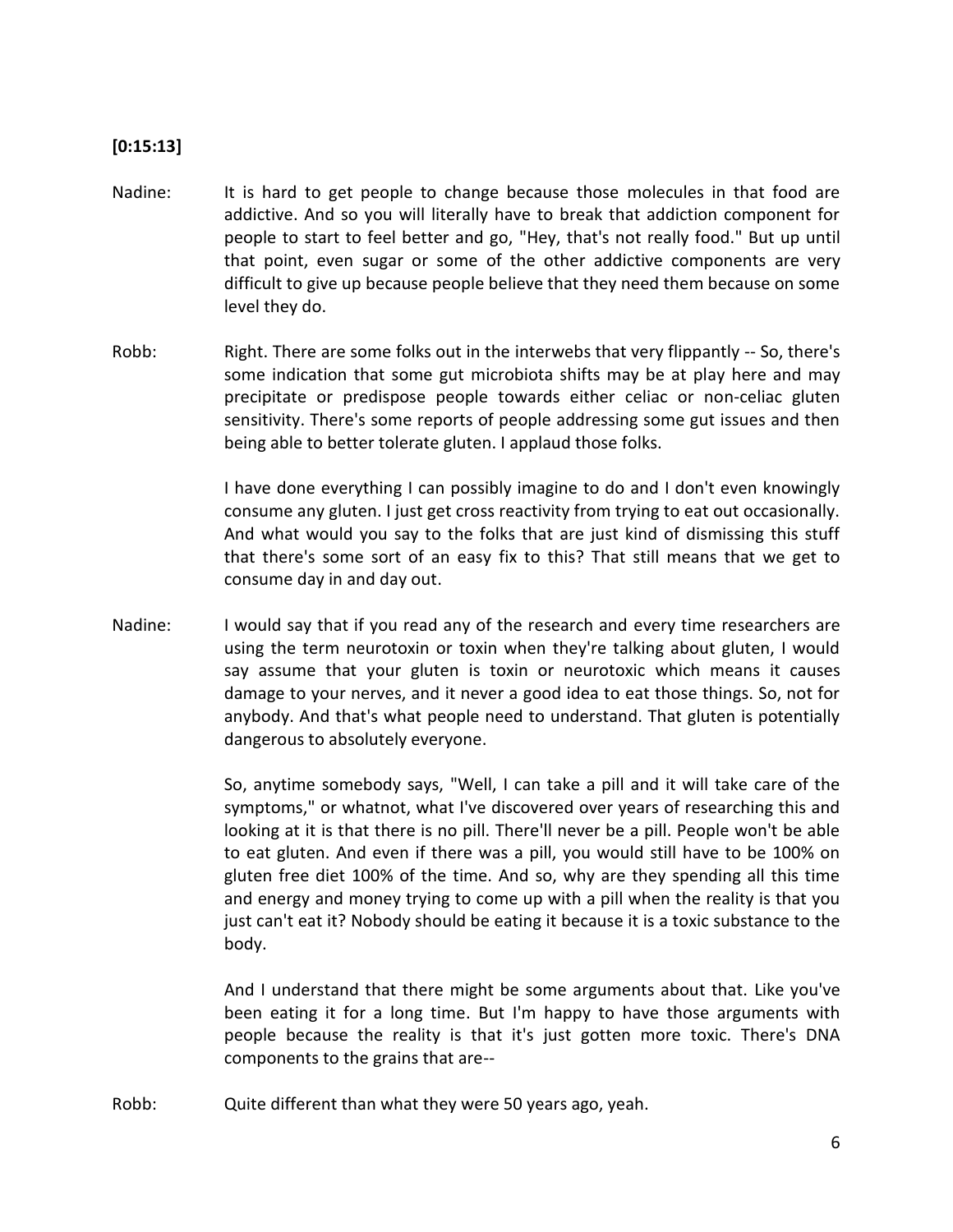- Nadine: Absolutely. And we're just exposed to it more. It's in everything. It's in your shampoos, your conditioners or lotions, your food. And not just food that you would kind of assume it would be in. It's not just in the pastas and the breads. It's in everything.
- Robb: Every once in a while -- I love Thai food and every once in a while there will be a -- I'll hit a new restaurant and they have a seafood green curry and I'll order it and forget to ask do you have crab in it? Because the crab inevitably is fake crap and the fake crab is held together with gluten. And so I'll get this meal and I'm like, oh, okay. So, I need to order a different one and this is all going to get fed to the chickens. Yeah, I mean, it's kind of crazy thing on top of all the different -- And that's not even getting into like modified food starch and dyes and colorants that can be gluten extracts. So, yeah.
- Nadine: Right. And so, I'm always looking for ways to get healthier and things to do. So, my boyfriend and I who've been dating for two years, we're on the Whole30 now just because I was -- I was actually taking a class on microbiome and we had to, through the University of Denver, and we had to keep a log of our food that we eat for ten days. And I think I eat extremely well. I know I do. But there's a question there that says, "How much processed food did you eat today?" And my answer was always zero. And I went back and I thought, no, I actually eat quite a bit of processed foods whether it's my almond milk cheese or my nut cheese or some type of product or bar that I eat at work or whatever, a protein bar.

## **[0:20:12]**

And so I had to reevaluate what my processed food consumption was. And so doing the Whole30 actually helps me kind of reconnect with just what whole food is and making everything myself again. So, it's just upping the ante again, upping another notch.

Robb: Right, right. So, one of the interesting trends,like the largest trend in just kind of food-dom is that people are cooking less and less. And they have been cooking a lot and they're eating more and more prepared foods. Apparently, there are a couple of pilot stores in like Chicago and New York where you walk into the door and it's just aisles and aisles of refrigerated cases where they have basically like lean cuisine type stuff and then they also have locally prepared -- They'll find celebrity chefs in town. So, it's both frozen and "fresh" food locally prepared.

> But the prepared food scene is actually exploding and is anticipated to be the largest growing segment of kind of food stuff in the next like five to ten years. How do you think we could influence that scene? I mean, try as we might, I think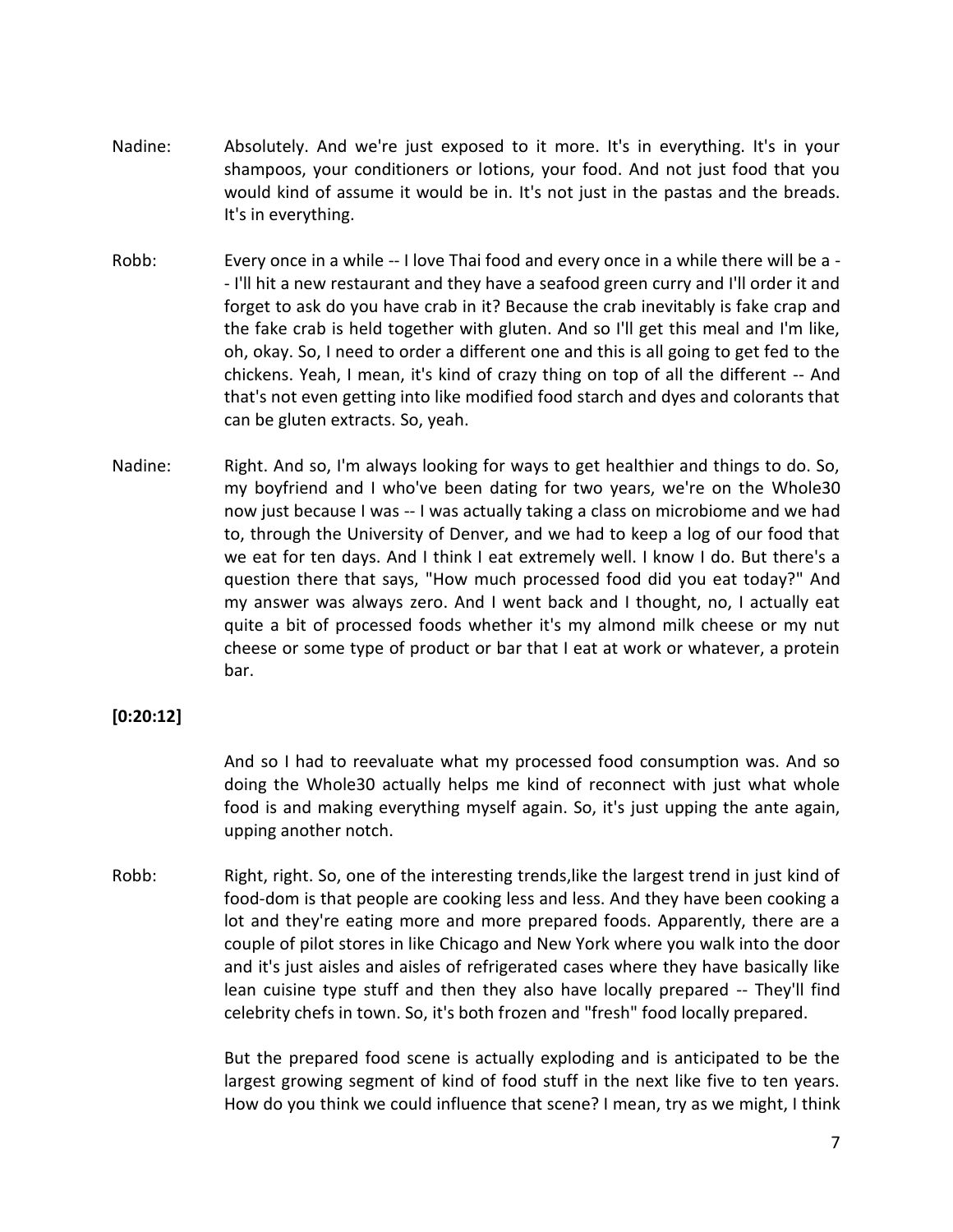we're going to try to get people to cook but, I think, that we're kind of peeing in the wind in that regard. How can we affect some change so that some of these meals are legitimately prepped in legit gluten free kitchen? How do we get to the chefs and the people prepping this food so that they're doing it in a way that is good as doing it at home, hopefully?

Nadine: That's a very good question. Typically, what I have found over the years is that the chefs or the doctors or whoever else that is, actually don't get gluten intolerance and celiac disease until it either happens to them or their family members or friends. And at that point then they really start to take it seriously. So, until we hit that tipping point of there's a critical mass of people that actually get gluten intolerance and celiac disease preparing food or seeing people and actually diagnosing them correctly, then we're still going to struggle.

> I know that's a hard thing to -- We're going to struggle as far as getting food that is perhaps safe but maybe not safe to eat. Maybe it has a cross-contamination issue, maybe not. I just see too many times when food that has been prepared or corporations that are trying to make gluten free products, their food is being recalled because of contamination risk or something else got in there, who knows that.

> So, I really encourage people to just take a cooking class or go in your kitchen and actually open up the cupboards and find out which tools you have in there even if it's a crackpot and get connected to how you cook your food or what it is you're eating. So, you actually know what's in there. And I tell people all the time if you can buy it in a package you can make it at home. There's lots of opportunities to figure out how to make even a protein bar or something.

Robb: Right, right. It's a little bit work. That's one thing. Sushi is one of those things that you can do at home but it's kind of nice to do without because it's kind of a laborious task. Yeah.

Nadine: Agreed, yeah.

Robb: What would you recommend as far as testing? Even before the testing and -- This question is kind of loaded.

Nadine: It is loaded already.

Robb: I was going to ask you what are the potential symptoms of celiac and gluten sensitivity? But the list is so damn long. I don't even know if it's worth -- It's everything, right?

Nadine: It's everything. It is everything.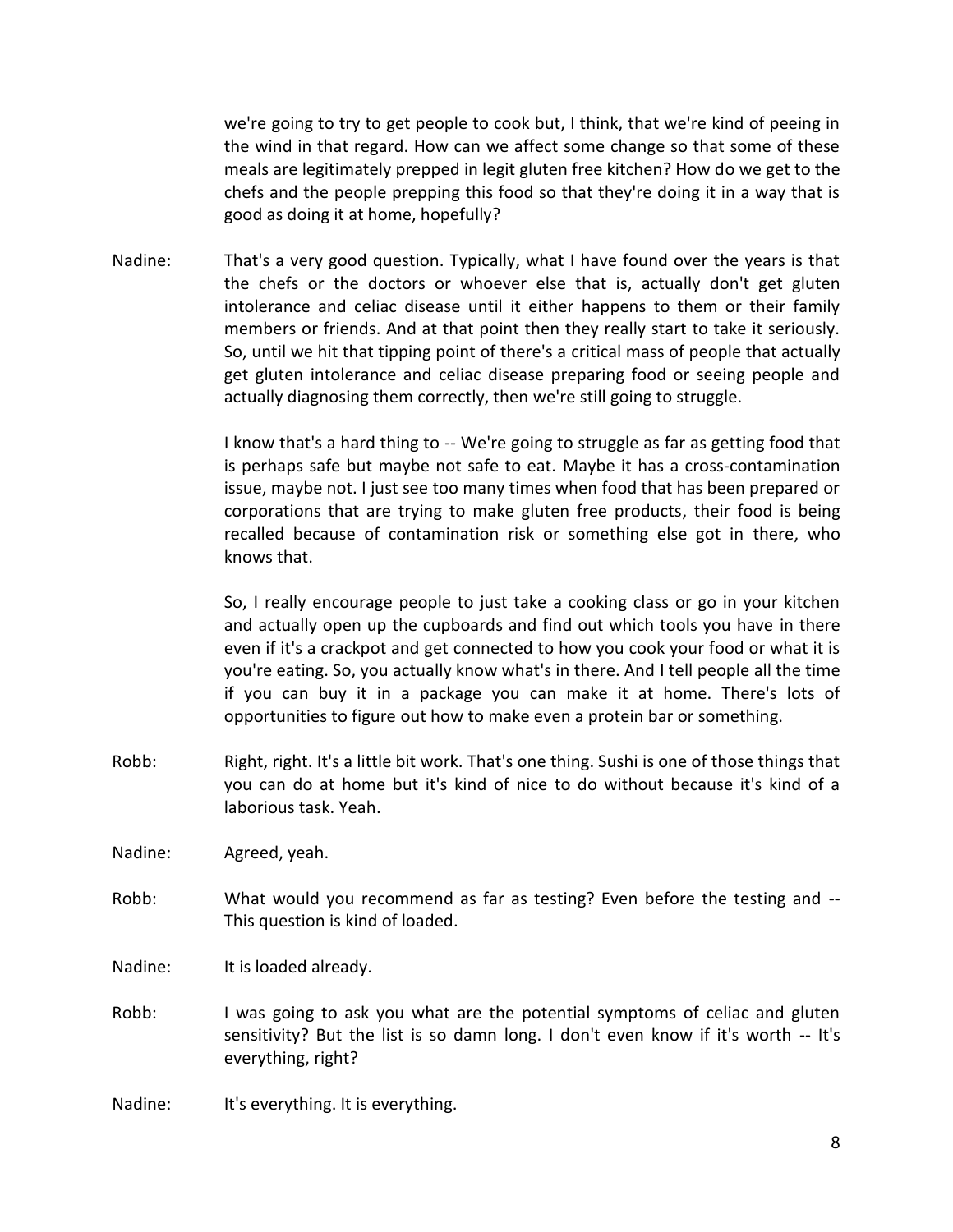- Robb: I mean, literally everything. And that's part of the problem. You sound like a crazy person because you're like, "No man." It really can affect everything. Could you talk a little bit about tissue transglutaminase and why it can affect everything?
- Nadine: Okay. So, just to answer the bigger question, there's a number of -- If the testing is positive, if you go ahead and you get any testing for celiac disease, even if it's the standard celiac panel that most doctors, that every doctor can order which should have six components on it, they always should test the total IGA, total IGG, always should do the tissue transglutaminase 2, EMA, which is the endomysial antibody, and some do the deamidated gliadin peptide.

## **[0:25:11]**

I miss for the most part the antigliadin antibody, when the labs don't do that, because it's a good indicator, it's a great indicator for gluten intolerance or non celiac gluten sensitivity, but most labs don't do it anymore. One of the problems, the lab work, the blood test itself is 70% false negative nationwide. That's just the way it is. And that explains partly why my test was negative. And the other problem with the testing is that the docs actually or whoever is reading it has to know what they're looking at and then it's helpful. But, unfortunately, I don't think a lot of care practitioners actually get a class in celiac disease, go figure.

So, you actually have to have enough IgA to have a positive blood test so that most of the people that come in and they say, "Well, my doctor ordered the test, here's the test results and it was negative." I said, "Well, do they actually mention the fact that you're IgA deficient?" Because the test can't be positive because you're not producing enough IgA. And frequently the answer is no and then we have to go back for more testing, if that's what they want.

One of the problems with the tissue transglutaminase is we're only testing for the tissue transglutaminase 2 routinely for most of labs. And what we know is that the tissue transglutaminase 3 is skin and tissue transglutaminase 6 is primarily neurologic and it will show up. The interesting thing is that celiac disease is primarily neurologic. So, anybody with migraine, headaches, seizure disorder, sometimes missed diagnosis of MS and ALS or Parkinson's or many different things, gluten ataxia, they're not going to be caught in the standard celiac blood panel test because we're only testing for the tissue transglutaminase 2. Does that make sense?

Robb: No, no, no, no. That's what I was fishing for sure.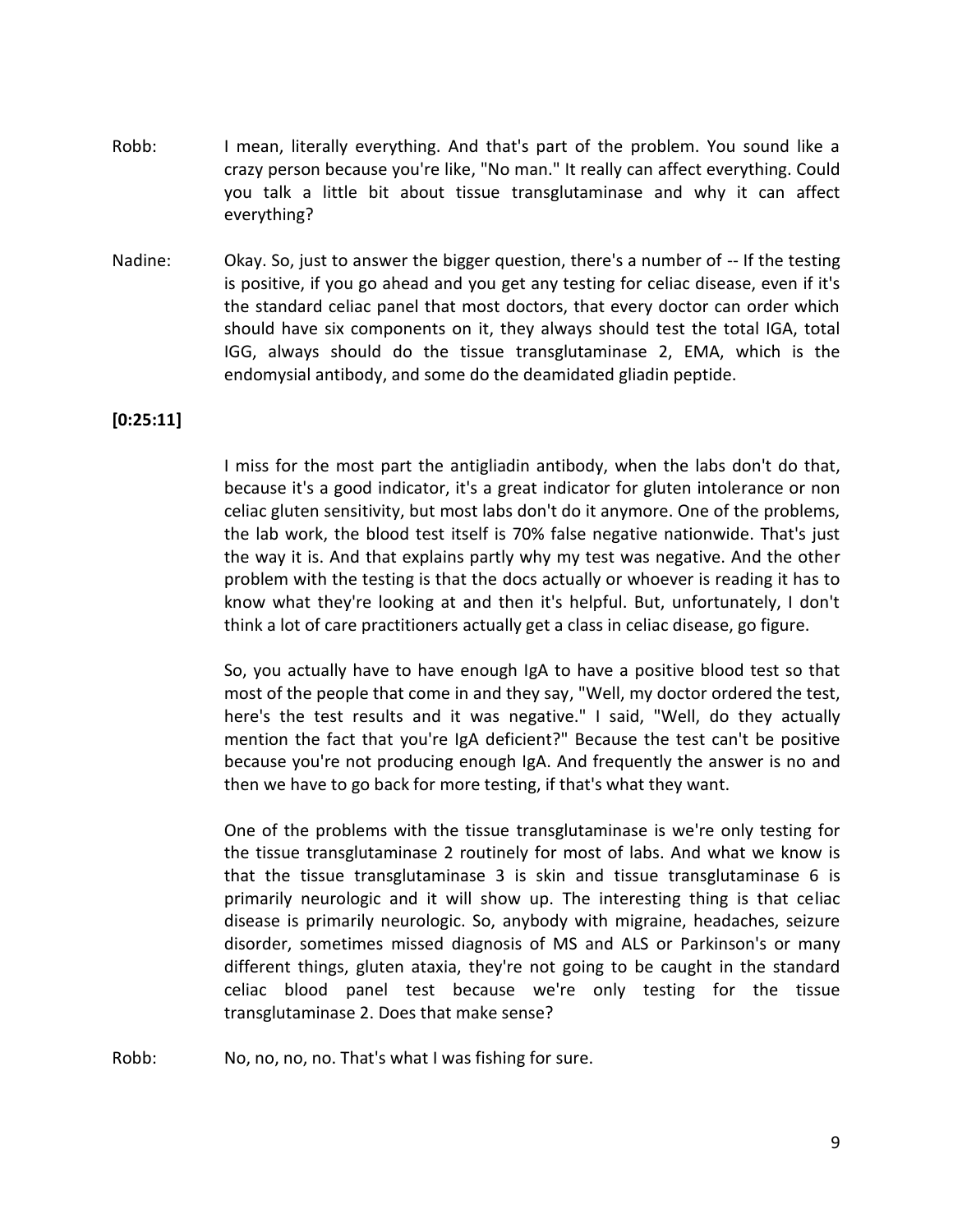Nadine: Okay. So, if we actually could, like Cyrex Labs does the entire panel for celiac and it includes the TTG 2, 3 and 6, which I encourage people to get that lab, if they can. You can do a stool analysis through EnteroLab which some people balk about that but the reality is that it gives extremely good information especially in the fecal fat score. And I just had a five-year old get her fecal fat score back and it was over 1100, which means that she's extremely malnourished because normal is less than 300. And if you're eating fat and absorbing it correctly your fecal fat score should be under 300. But hers is 1100.

> So, she's very malnourished, not absorbing her fat, and believe it or not, that's how they used to diagnose children in the 1920s, '30s, '40s, and '50s in this country, was with the fecal fat score. So, I find that information extremely useful. I just wish the testing was easier to get for people. And if it's easier to interpret for people to have somebody knowledgeable help them, and then just so they absolutely get the right information because, otherwise, it's extremely confusing this testing business. Because there's nothing cut and dry.

- Robb: Right, right. And that means some of that is just because it is so complex, like the various isoforms of transglutaminase, which is what's affected in celiac disease, can affect every organ, every tissue in the body. And so it can manifest in different ways depending on the various folks. And each one of these tests is a completely separate entity and it has its own confounders and error rates and whatnot. So, yeah, yeah.
- Nadine: Yeah. It doesn't need to be this difficult but that's why I like clinical trial sometimes for people, even when they all have negative blood tests and they don't carry the DQ2, DQ8, they just try a gluten free diet and they feel better. That's great. We like that. And it's potentially preventative for so many other things happening and I tell people all the time you're just dodging bullets every time you just up your diet a little bit, take out the things that are toxic and shockingly you get better.
- Robb: Right, right. Yes. The 30-day test and you pretty much know what the story is at the end of that. Yeah.
- Nadine: Right. It's hard talking people into the test sometimes.

#### **[0:30:00]**

Robb: Right, right. Yeah, it is. But it is funny, I've been, after a couple of glasses of wine, sitting around the table of doctors talking about this, has been nearly in fistfights over this stuff. I mean, literally, with a couple of gastroenterologists. I remember one time here in Reno when we did a presentation and they were just like, "You know, this is all interesting but it's all bullshit. There's nothing to this."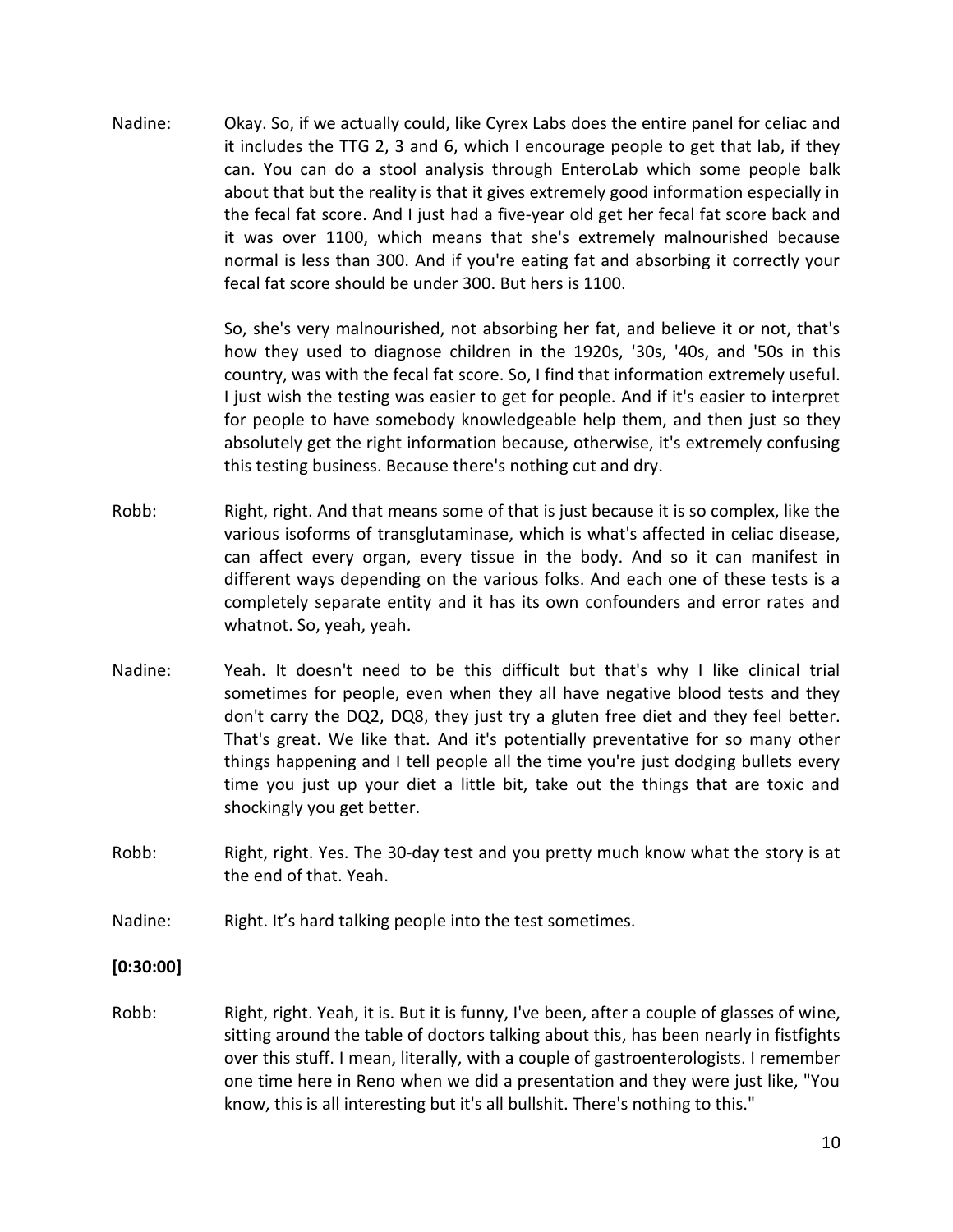It escalated pretty good. It finally came down where this one guy who's a wellknown GI doc in town, I made him a bet. I told him we'll get ten of your patients that have like IBS, Crohn's, you pick what it is, we'll stick -- I'll design the gluten free diet. We'll have our dieticians monitor them. We'll support them as best we can. And I made a one way bet. I said if, "They don't get better I'll pay you \$10,000, if they do, you don't have to pay me a dime but you just have to tell me that I was right."

And this guy initially wouldn't take the bet. I hazed and harangued him literally until it almost turned into a fistfight. But we finally got the guy to just try it and this group of folks that he tried it on immediately. I mean, within a week, these people were calling him saying, "Oh my god, I can't believe how much better I'm feeling." And then even his crusty old self, he's like, "Okay, there might be something to this." And then I started loading him up on research.

He's a pretty good advocate now. It's funny. I don't even think he can believe that he's seeing what he's seeing but part of that is just that he's been practicing, I think, like 30 years. And I think he kind of looks back and he's like how many other people slid through the cracks because I wasn't aware of this?

- Nadine: And I hope we all, as practitioners, look back and go how many people did we miss? And how can we do this better? That is one of the goals, to make sure that people are aware enough of this so they -- Celiac disease is always on a differential diagnosis no matter what. It has to be. And if it's not then that's a failure.
- Robb: Right, right, right. Nadine, its' been great having you on the show. Can you let folks know about your book and then also how they can track you down on the interwebs and social media?
- Nadine: Yes. I am actually internationally known as the Gluten Free RN. So, I'm on Instagram, Facebook, Twitter as the Gluten Free RN or Gluten Free RN Nova. My book is called Dough Nation: My Nurse's Memoir of Celiac Disease from Missed Diagnosis to Food and Health Activism. I'm currently working on the second book with a physiologist, biologist and geneticist so that we can revamp what celiac disease is based on all of the research that's already been done and we're just going to put it back together the way it should have been done.
- Robb: Fantastic. Any proposed timeline on that?
- Nadine: Hopefully, that will be out by early next year or sometime next summer.
- Robb: Okay, okay. You promised to come back on the show when that's ready to go?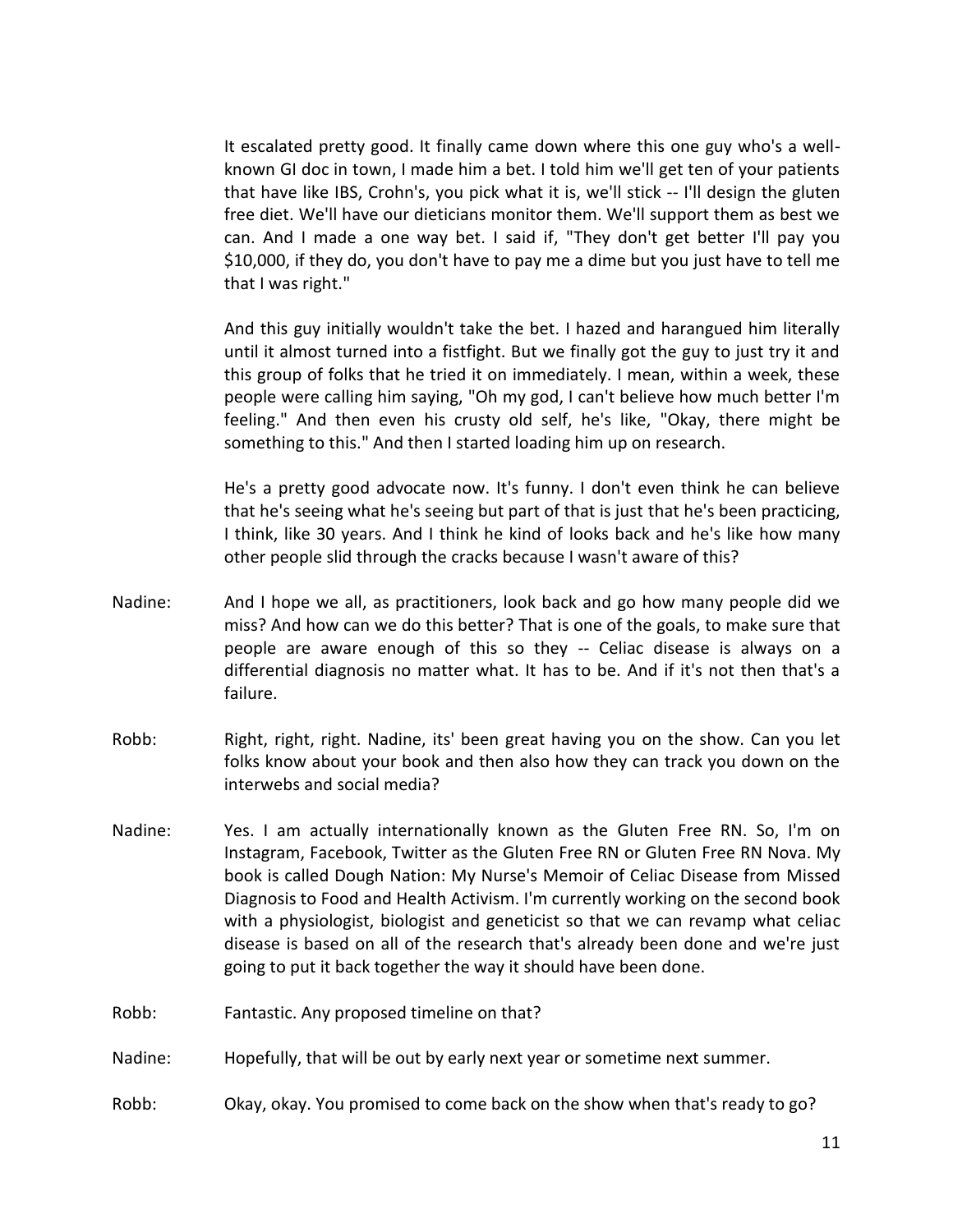- Nadine: Yes. That will be the big one. This is the intro.
- Robb: Okay, fantastic. Well, Nadine, it was really a ton of fun having you on the show. It's kind of interesting like, I think, to the degree that this kind of Paleo diet concept didn't go the way of Atkins or the Zone and what have you is the fact that it really did focus on gut health and neither really concerted focus on gluten issues in general and potential problems with grains at large.

People often forget that Loren Cordain wrote this amazing paper almost 15 years, Cereal Grains: Mankind's Double Edged Sword, and it really stood the test of time. Many slings and arrows are fired at both the gluten free camps and the Paleo camps and it's labeled disordered eating and all kinds of different stuff but there's a basic reality though that we're literally changing the world and it's a difficult process because the things that we're suggesting are maybe problematic or relatively inexpensive. They're super tasty. They're hyperpalatable. They're addictive. And there's tons of big money wrapped up in them.

And so there's really not -- The only upside to adopting this stuff and thinking about it is that you individually will feel better. And that's oftentimes a tough road to hold. But I'm really very, very excited that people like you who are doing what you're doing. 20 years ago there was not a gluten free RN. She did not exist. I'm certainly grateful that you do now.

- Nadine: Yeah. I'm glad I actually spend ten years and I cannot imagine doing anything else. And I still pine for the emergency department every once in a while. But I absolutely love seeing people get better. And it's so simple. Really, they just -- a lot of people just have to have that nugget of hope that they're going to get better and then to see results and they do get better.
- Robb: Right.

# **[0:35:06]**

- Nadine: It's not shocking to me but it's fun. This is so much fun it's crazy.
- Robb: Yeah. And it's funny, you hear story after story and it can be crazy stuff but you're never, you can never hear it enough. The next story is never not a little bit surprising and, yeah, yeah.
- Nadine: Neither one of us do this necessarily for our own health although that is a benefit and a bonus. Because I climb mountains now and whatnot. It's just that for the next several generations this is going to be crucial. This is not about our